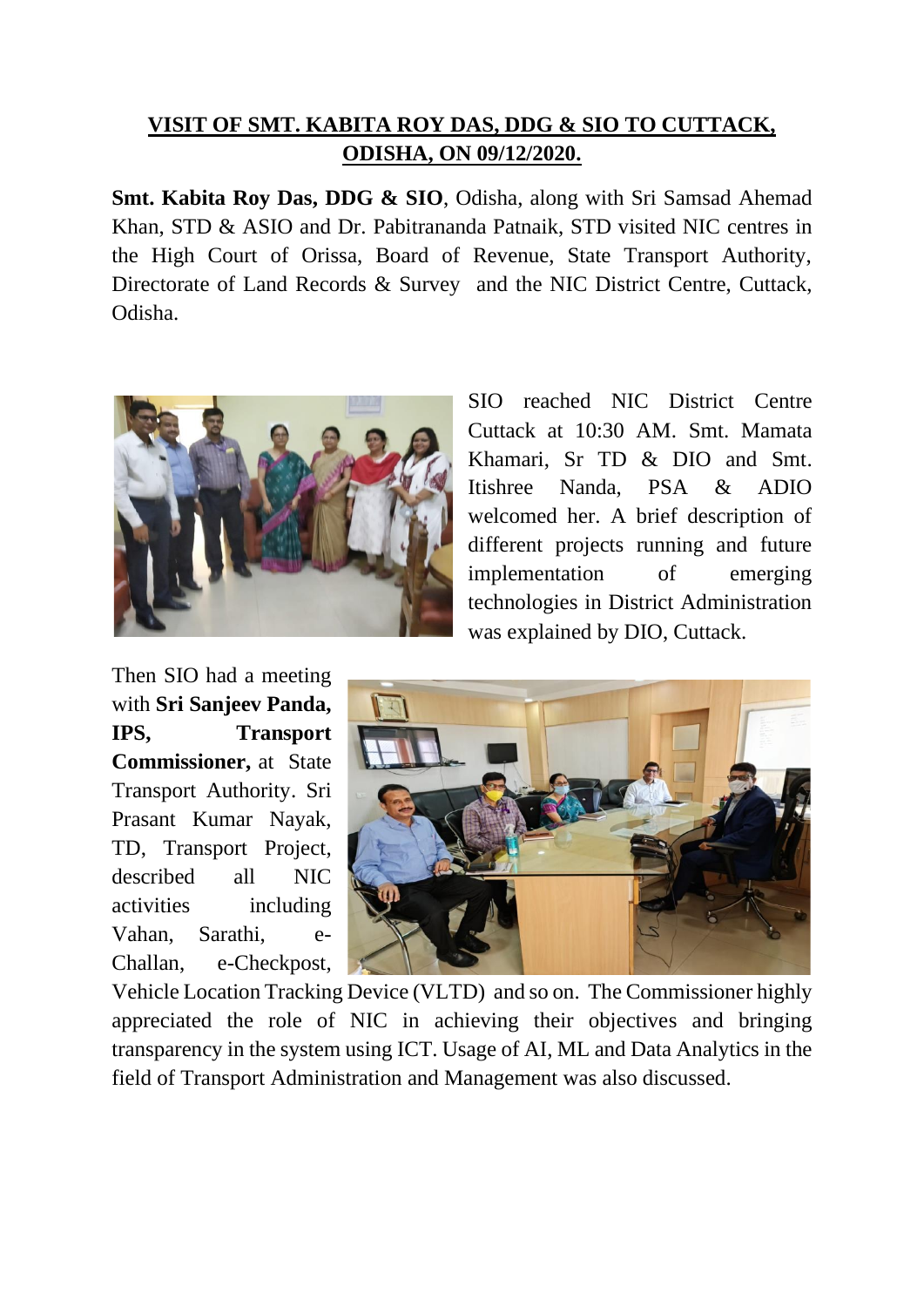

SIO then visited Board of Revenue. **Shri Bijay Ketan Upadhyay, IAS, Secretary, Board of Revenue** discussed different projects like Court Case Monitoring System,

Departmental Examination Management System and emphasised on Modern Record Room using Document Management System application software of NIC.

**Sri Shasadhar Nayak, Director Land Records & Survey** appreciated NIC's contribution in Revenue

Administration. He desired solutions from NIC on Aadhar integration with



Record of Rights, Unified Land Parcel Identification Number (ULPIN), Hi-Tech Survey, Centralisation of Document Management System for Tehsils etc. Other Revenue officers were also present in the meeting.



Smt. Ambika Mohanty, TD appraised different activities going on in BoR. As virtual meetings are increasing day to day, so set up of Video Conferencing in Board of Revenue is on priority.

SIO paid a visit to the upcoming VC studio and existing Modern Record Room in Board of Revenue.